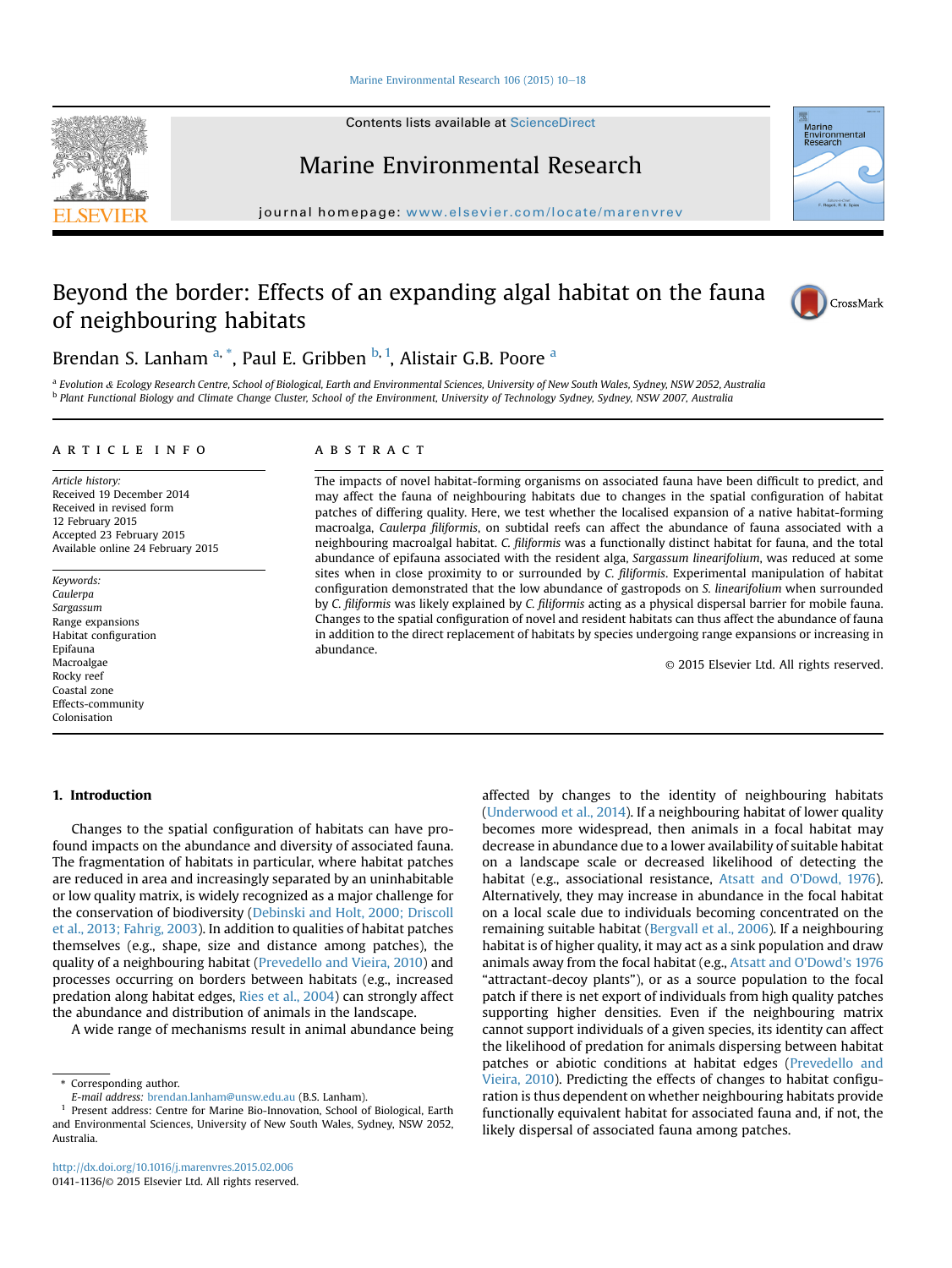The loss of habitat forming organisms (plants, macroalgae, sessile marine invertebrates) due to clearing, harvesting and environmental stress has clearly altered the spatial configuration of many habitats worldwide with subsequent impacts on biodiversity of associated fauna ([Thomsen et al., 2010](#page--1-0)). Impacts on fauna are also evident due to the addition of habitat forming organisms  $$ exotic species that have spread beyond their natural range ([Crooks,](#page--1-0) [2002; Gribben et al., 2013; Wright and Gribben, 2008](#page--1-0)) and the range expansions of species native to a region [\(Carey et al., 2012;](#page--1-0) [Sorte et al., 2010\)](#page--1-0). These range expansions have mostly negative effects on co-occurring habitat formers due to competition for space and resources [\(Thomsen et al., 2014](#page--1-0)), but can benefit associated fauna due to the provision of higher quality food or refuge (e.g., [Neira et al., 2005; Wright et al., 2014\)](#page--1-0) or modifications of the abiotic environments (e.g., [Gribben et al., 2013; Gribben and](#page--1-0) [Wright, 2006\)](#page--1-0). Whilst many of these studies describe differences in associated fauna among habitat-formers, or in contrast to unvegetated areas, few studies have considered how the spatial configuration or connectivity among habitats may contribute to observed faunal changes. Incorporating this information may help resolve the often unpredictable effects of range expanding habitatformers on biodiversity with negative, neutral or even positive effects on organisms at other trophic levels being observed [\(Powell](#page--1-0) [et al., 2011; Thomsen et al., 2014; Vil](#page--1-0) [a et al., 2011](#page--1-0)).

Macroalgal range expansions are common in the marine environment, with over 400 cases of introductions to non-native sites, and a wide range of documented impacts on other habitat forming macrophytes, and their associated communities ([Maggi et al., 2014;](#page--1-0) [Thomsen et al., 2014; Williams and Smith, 2007\)](#page--1-0). Yet, tests of the effects on fauna of native range expanding marine macrophytes are rare (but see [Arrontes, 2002](#page--1-0)). Caulerpa filiformis is a green alga native to south-east Australia that appears to have increased in abundance over the last century, with increased sedimentation ([Glasby et al. in press; Zhang et al., 2014](#page--1-0)) and loss of co-occurring brown algae due to pollution ([Coleman et al., 2008](#page--1-0)) suggested as causal factors. It is now a dominant species on many rocky reefs in the Sydney region [\(Glasby et al., in press; Pillmann et al., 1997;](#page--1-0) [Zhang et al., 2014](#page--1-0)) and can form mono-specific patches hundreds of meters in area. It colonises new areas by the dispersal of fragments and the vegetative growth of stolons ([Khou et al., 2007](#page--1-0)) and its establishment is facilitated by disturbance, colonising disturbed patches more quickly than co-occurring macroalgae ([Zhang et al.,](#page--1-0) [2014\)](#page--1-0).

We expect that changes to the spatial configuration of algal habitats due to the addition of C. filiformis to rocky reefs could affect the abundance and richness of fauna on neighbouring habitats for two main reasons. Firstly, C. filiformis is likely to provide a functionally distinct habitat for associated fauna due to known differences between the composition of epifauna on invasive species in this genus and co-occurring macrophytes in other marine systems (e.g. Caulerpa spp. in the Mediterranean, Tuya et al., 2014; Vázquez-[Luis et al., 2008\)](#page--1-0). Species of Caulerpa produce an array of non-polar secondary compounds (caulerpenynes, [Paul et al., 2001\)](#page--1-0) that result in tissues from this species being low preference foods for most marine herbivores ([Cummings and Williamson, 2008; Davis et al.,](#page--1-0) [2005\)](#page--1-0). Secondly, the fauna associated with macrophytes is known to be influenced by the spatial arrangement of habitat patches. Changes to the size, shape and isolation of habitat patches [\(Airoldi,](#page--1-0) [2003; Murphy et al., 2010; Roberts and Poore, 2006\)](#page--1-0), their orientation with respect to currents [\(Tanner, 2003\)](#page--1-0) and variation in predation pressure and water flow along habitat edges [\(Hovel and](#page--1-0) [Wahle, 2010; Warry et al., 2009\)](#page--1-0) can all affect epifaunal abundance.

Given this potential of dense beds of C. filiformis to affect the fauna of neighbouring habitats, we tested whether proximity to the native range expanding macroalga, C. filiformis alters the abundance of epifauna inhabiting beds of the locally dominant macroalga Sargassum linearifolium. The specific aims of this study were to determine: (1) if C. filiformis represents a functionally distinct habitat for mobile epifauna, (2) whether proximity to C. filiformis can impact the epifaunal communities inhabiting a neighbouring macroalga, S. linearifolium, and (3) whether C. filiformis acts as a physical or biological barrier to faunal colonisation to S. linearifolium.

## 2. Material and methods

#### 2.1. Study organisms and sites

C. filiformis (Suhr) Hering is a green macroalga found on exposed shores in New South Wales. Its range has been described as Port Stephens (32 $^{\circ}$  45' S, 152 $^{\circ}$  12' E) to Jervis Bay (35 $^{\circ}$  00' S, 102 $^{\circ}$  50' E) ([Davis et al., 2005\)](#page--1-0) although isolated populations have recently been noted as far north as Evans Head (28° 21' S) ([Glasby et al., in](#page--1-0) [press](#page--1-0)). It occurs on both sandy and rocky substrates from 0 to 6 m depth. The species has upright, strap-like blades to >40 cm with a width of ~1 cm and forms dense beds with root-like rhizomes forming a mat on the substrate. C. filiformis can form extensive mono-specific beds on shallow, exposed rocky reefs and is a dominant macroalga on several rocky reefs in the Sydney region.

S. linearifolium (Turner) C.Agardh is an abundant brown macroalga of the shallow subtidal region of rocky reefs [\(Womersley,](#page--1-0) [1987\)](#page--1-0) along the New South Wales coast. It forms dense beds, as well as occurring in smaller patches and as isolated individuals within other macrophyte beds. The species has a structurally complex thallus to 50 cm in height and is habitat for a diverse and abundant assemblage of mobile invertebrate groups including amphipods, isopods, copepods, gastropods and polychaetes [\(Poore](#page--1-0) [et al., 2000; Roberts and Poore, 2006\)](#page--1-0). The turf habitat adjacent to both C. filiformis and S. linearifolium comprises a complex of the articulated coralline red algae Corallina officianalis Linneaus and Amphiroa anceps (Lamarck) Decasine, filamentous algae and trapped sediments. Coralline turfs in the Sydney region are known to provide habitat for a diverse and abundant assemblage of mobile invertebrates ([Kelahar, 2003\)](#page--1-0).

Sampling and experiments were conducted at three locations within the Sydney (Mona Vale,  $33^{\circ}40'33''$  S,  $151^{\circ}19'06''$  E, and Dee Why, 33 $^{\circ}$ 45'16" S, 151 $^{\circ}$ 17'54" E) and Illawarra regions (Bulli Point, 34°20′19″ S, 150°55′37″ E) of New South Wales, Australia. The sites chosen each had an extensive population of C. filiformis as well as adjacent patches of S. linearifolium and coralline algal turf habitats. All sites are shallow exposed rocky reefs, with C. filiformis occupying the reefs from low tide level to ~3 m depth at Dee Why, from the low tide level to ~5 m depth at Mona Vale, and from just above the low tide level to ~5 m depth at Bulli.

#### 2.2. Epifauna of C. filiformis

To confirm that C. filiformis is a functionally distinct habitat for epifauna, and thus would separate patches of S. linearifolium, we contrasted the fauna inhabiting C. filiformis to that inhabiting S. linearifolium and to the coralline turf habitat which also separates patches of S. linearifolium. Establishing differences between these habitats is essential for interpreting any variation in the fauna on the S. linearifolium habitat in relation to its proximity to C. filiformis.

Six samples from interspersed patches of each habitat (C. filiformis, coralline turf and S. linearifolium) were taken from Dee Why, and consisted of all of the algae, surface substrate, and associated invertebrates from within a standardized 50.6  $\text{cm}^2$  core. A standardized area of habitat within a core was used due to the very different physical structures of each habitat, and the difficulty